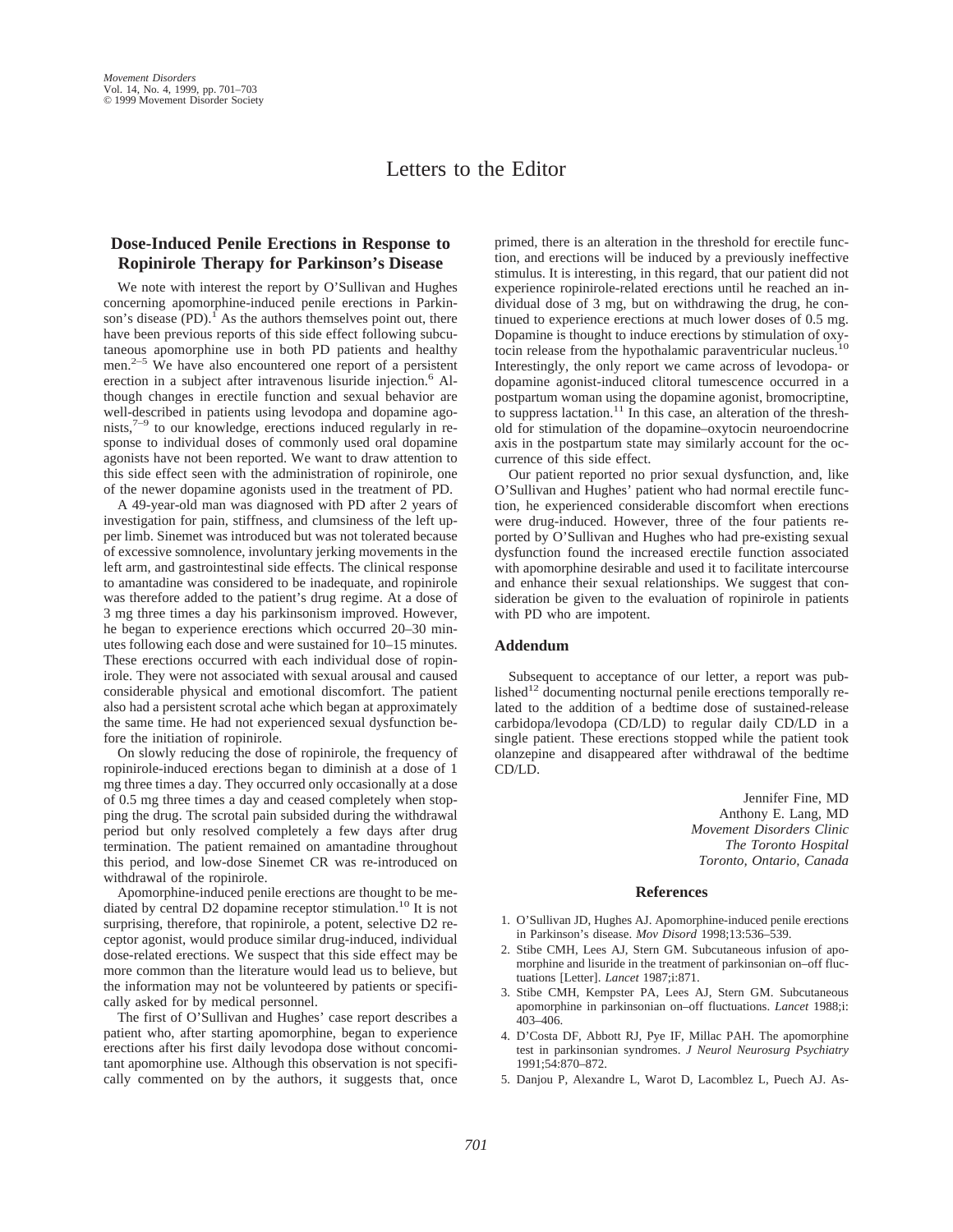sessment of erectogenic properties of apomorphine and yohimbine in man. *Br J Clin Pharmacol* 1988;26:733–739.

- 6. Quinn N, Marsden CD, Schachter M, Thompson C, Lang AE, Parkes JD. Intravenous lisuride in extrapyramidal disorders. In: Calne DB, ed. *Lisuride and Other Dopamine Agonists.* New York, NY: Raven Press, 1983:383–393.
- 7. Goodwin FK. Psychiatric side effects of levodopa in man. *JAMA* 1971;218:1915–1920.
- 8. Jeanty P, Van den Kerchove M, Lowenthal A, De Bruyne H. Pergolide therapy in Parkinson's disease. *J Neurol* 1984;231:148– 152.
- 9. Uitti RJ, Tanner CM, Rajput AH, Goetz CG, Klawans HL, Thiessen B. Hypersexuality with antiparkinsonian therapy. *Clin Neuropharmacol* 1989;12:375–383.
- 10. Melis MR, Argiolas A, Gessa GL. Evidence that apomorphine induces penile erection and yawning by releasing oxytocin in the central nervous system. *Eur J Pharmacol* 1989;164:565–570.
- 11. Blin O, Schwertschlag US, Serratrice G. Painful clitoral tumescence during bromocriptine therapy. *Lancet* 1991;337:1231–1232.
- 12. Jiménez-Jiménez FJ, Tallón-Barranco A, Cabrera-Valdivia F, Gasalla T, Ortí-Pareja M, Zurdo M. Fluctuating penile erection related with levodopa therapy. *Neurology* 1999;52:210.

## **GABAa versus GABAb Hypothesis of Catatonia**

I read with interest the report by Rosenfeld and Friedman.<sup>1</sup> They describe a case in which a 70-year-old woman with catatonia was responsive to lorazepam. The authors stated that lorazepam works better than other benzodiazepines for unknown reasons.<sup>1</sup>

Recent developments in the treatment of catatonia point to a new hypothesis. The GABAa versus GABAb hypothesis has developed from two separate lines of investigation. The first line of support was first described by Mastain et al who noted the favorable effect of zolpidem on catatonia.<sup>2</sup> They reported a 53-year-old woman with catatonia who was unresponsive to lorazepam and electroconvulsive therapy but responded dramatically to zolpidem. In a subsequent study, they noted favorable but short-term response to zolpidem in 11 patients with catatonia. Improvement was correlated with a serum level of zolpidem of  $80-130$  ng/mL.<sup>3</sup>

The second line of support was based on a case of catatonia induced after valproic acid was added to the regimen of a 42-year-old psychiatric patient on risperidone and sertraline.<sup>4</sup> This patient responded to lorazepam. The valproic acid-induced stimulation of GABAb receptors in the context of reduced GABAa efficacy was hypothesized to have promoted this episode of catatonia.<sup>4</sup>

Lorazepam is a benzodiazepine that is a strong GABAa agonist. Zolpidem is not a benzodiazepine but shares GABAa agonism. In his discussion, Lauterbach notes that stimulation of GABAb and serotonin HT1a receptors promote catatonia in experimental models,<sup>4</sup> whereas GABAa receptor stimulation is thought to ameliorate catatonia. Agents that block dopamine D2 receptors produce neuroleptic catatonia. Lorazepam is the most frequently used benzodiazepine for the initial treatment of catatonia. Other benzodiazepines that are also GABAa agonists may be equally effective, and other treatments may be necessary to maintain improvement in patients with catatonia.

Mastain et al noted that zolpidem could act in two ways because of its specificity for benzodiazepine type I receptors: (1) it could diminish dopamine inhibition of the prefrontal cortex, and (2) it could increase activation of the supplementary motor area by upregulation of the thalamocortical glutamate circuit.<sup>3</sup>

Zolpidem's specificity suggests that GABAa receptors play a crucial role in catatonia. Thomas et al have used zolpidem successfully to test for catatonia.<sup>5</sup> This was replicated by Zaw and Bates.<sup>6</sup> Lauterbach based his conclusions, in part, on the known pathophysiology of parkinsonism.4

Daniele et al used zolpidem in a double-blind, placebocontrolled, crossover study of 10 patients with clinically diagnosed Parkinson's disease  $(PD)$ .<sup>7</sup> They noted that the highest density of zolpidem-binding sites is in output structures of the basal ganglia: the ventral globus pallidus and the substantia nigra, pars reticulata. Zolpidem might act by inducing selective inhibition of GABAergic inhibitory neurons in the internal globus pallidus and substantia nigra, pars reticulata.7 Their findings suggest that zolpidem therapy could be helpful for some patients with Parkinson's disease.

Selective GABAa agonists such as zolpidem that act within the basal ganglia may represent a new therapeutic approach in Parkinson's disease and catatonia.<sup>3,7</sup> The GABAa versus GABAb hypothesis offers the potential for new understanding of these movement disorders.

> Brendan T. Carroll, MD *Psychiatry Service Veterans Administration Medical Center Chillicothe, Ohio, U.S.A.*

#### **References**

- 1. Rosenfeld MJ, Friedman JH. Catatonia responsive to lorazepam: a case report. *Mov Disord* 1999;14:161–162.
- 2. Mastain B, Vaiva G, Guerouaou D, Pommery J, Thomas P. Effet Favorable du Zolpidem sur un Etat Catatonique (translated by Carroll SA). *Rev Neurol* (*Paris*) 1995;151:52–56.
- 3. Mastain B, Rascle C, Thomas P, Goudmand M. Zolpidem in catatonic syndrome: from a pharmacological test to a pathophysiological hypothesis. *Mov Disord* 1998;13(suppl 2):46.
- 4. Lauterbach EC. Catatonia-like events after valproic acid with risperidone and sertraline. *Neuropsychiatry, Neuropsychology and Behavioral Neurology* 1998;11:157–163.
- 5. Thomas P, Rascle C, Mastain B, Maron M, Viava G. Test for catatonia with zolpidem [Letter]. *Lancet* 1997;349:702.
- 6. Zaw ZF, Bates GDL. Replication of zolpidem test for catatonia in an adolescent [Letter]. *Lancet* 1997;34:1914.
- 7. Daniele A, Albanese A, Gainotti G, Gregori B, Bartolomeo P. Zolpidem in Parkinson's disease. *Lancet* 1997;349:1222–1223.

## **Reply**

We appreciate the interesting pharmacologic hypothesis our case report<sup>1</sup> has generated. One problem in the formulation of the hypothesis, we think, is that catatonia is a clinical syndrome that has multiple causes.<sup>2</sup> The terms "medical catatonia"<sup>2</sup> and Dr Carroll's term, "neuroleptic catatonia," in contrast with "catatonia" arising from a primary psychiatric disorder blunts the use of the term. A withdrawn or psychotic patient rendered severely parkinsonian by drugs looks catatonic but is not. Such a patient will not respond to lorazepam. The beneficial effect of zolpidem on one patient with Parkinson's disease for 5 years and six of 10 PD patients for 2 hours after a single dose<sup>3</sup> only